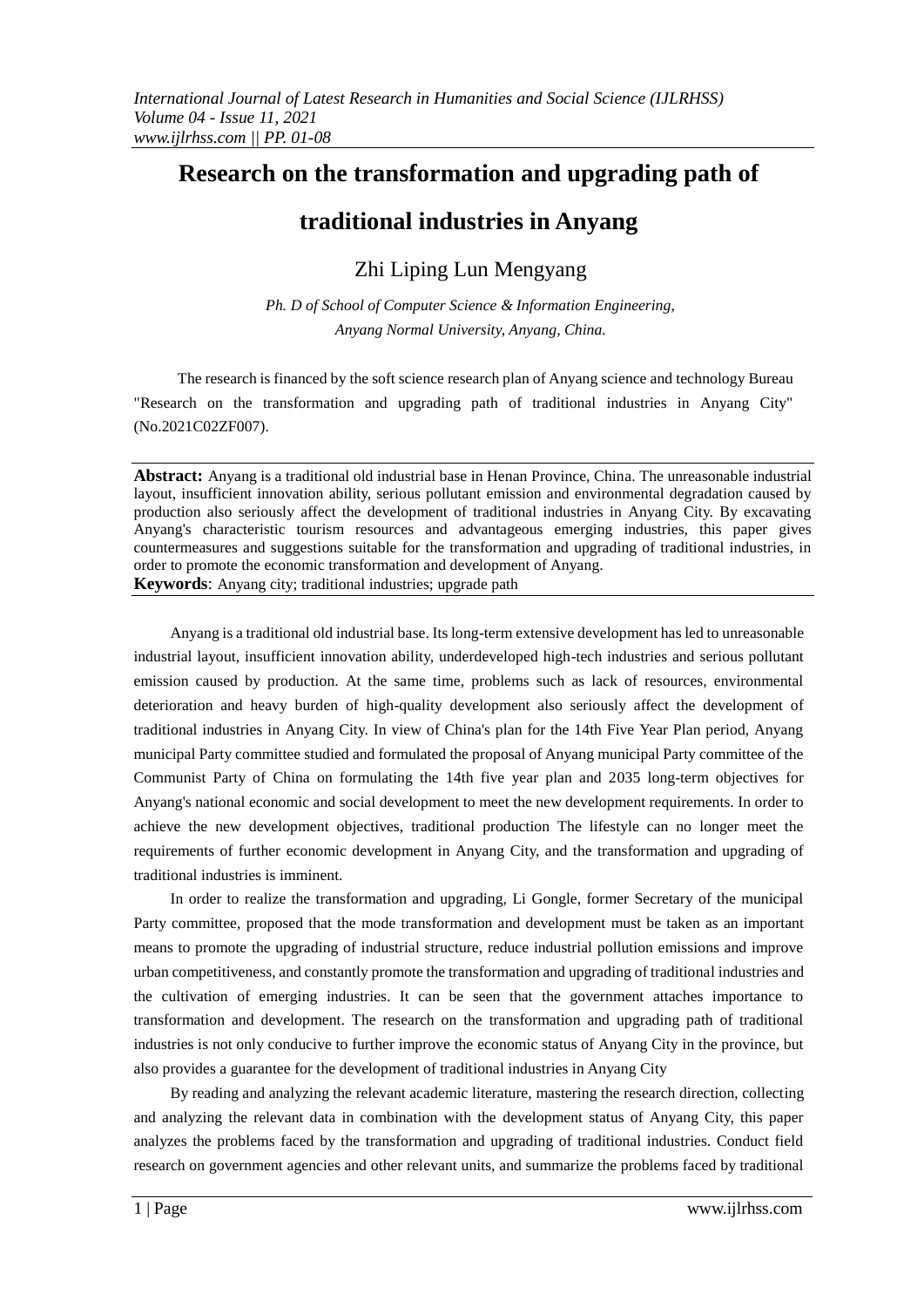industries in Anyang City. Finally, combined with the regional characteristics and advantages of Anyang City, find out the path to promote the upgrading of traditional industries and the transformation to emerging industries, and put forward countermeasures and suggestions for relevant industries.

## **1. Characteristic industries of Anyang City**

Anyang has 91 cultural relics protection units above the provincial level, including 23 national key cultural relics protection units and 68 provincial cultural relics protection units, including some representative traditional tourism industries. In addition, Anyang has some characteristic tourism industries, which are more attractive than traditional tourism.

## **1.1.1 Characteristic industrial scenic spot**

Since Anyang City wants to develop characteristic tourism, it should start to develop the rare dominant types, such as building characteristic industrial scenic spots and developing advantageous industrial scenic spots. Anyang is a traditional heavy industrial city. Therefore, it is necessary to develop industry and use industry to develop characteristic tourism, so as to realize the transformation and upgrading of the tourism industry. At the same time, in order to meet the requirements of urban environmental protection, Anyang City can explore some tourism places with industrial characteristics.

For example, Anyang currently has an iron and Steel Industrial scenic spot, which is the seventh enterprise in the national iron and steel industry and the second batch of 3A industrial scenic spot enterprises in Henan Province. Many people go to punch in. For the whole Henan Province, this is also a unique tourist attraction, which is bound to attract more tourists.

This rare scenic spot with industrial characteristics will be very attractive to people, and more people are willing to visit. Even so, the region still needs to continuously expand the popularity of the scenic spot, strengthen development, and learn from other higher-level scenic spots in Anyang City, so as to promote faster and better promotion. At the same time, cooperate with other tourist attractions in Anyang to build a complete tourist route, cooperate with travel agencies, strengthen the promotion of scenic spots and improve the number of tourists. In addition, it is also necessary to integrate Angang culture and Anyang culture into it to have greater attraction.

#### **1.1.2 advantageous sports scenic spot**

Anyang Aviation Sports School of the State General Administration of sports undertakes and organizes the training, competition and performance of domestic and foreign light aircraft and helicopters, skydiving, paragliding, hot-air balloon, power umbrella, aviation model and other sports, carries out the training of flight and professional and technical talents, and cultivates sports talents. It is a favorable place for Anyang to develop sports tourism [6].

In addition, there is also a natural hillside gliding field - linrao Mountain International gliding base, which is located on linrao mountain with an altitude of more than 1300 meters. The mountain path spirals up and stands upright at the top of the mountain, which can have a panoramic view of the whole Taihang Mountain Grand Canyon and Linzhou Basin [7]. As a gliding base of "Asia's first and world-class", it has a beautiful environment and is different from other types of tourist attractions. It has convenient transportation and is a unique scenic spot [7]. To build a natural gliding base into an excellent tourist place must be able to attract people from all over the country and all over the world. Vigorously developing tourism here is a good way to kill two birds with one stone. On the one hand, it can increase tourists' understanding and interest in gliding. On the other hand, it can increase tourism revenue and develop the tourism industry.

#### **1.1.3 historical and cultural blocks**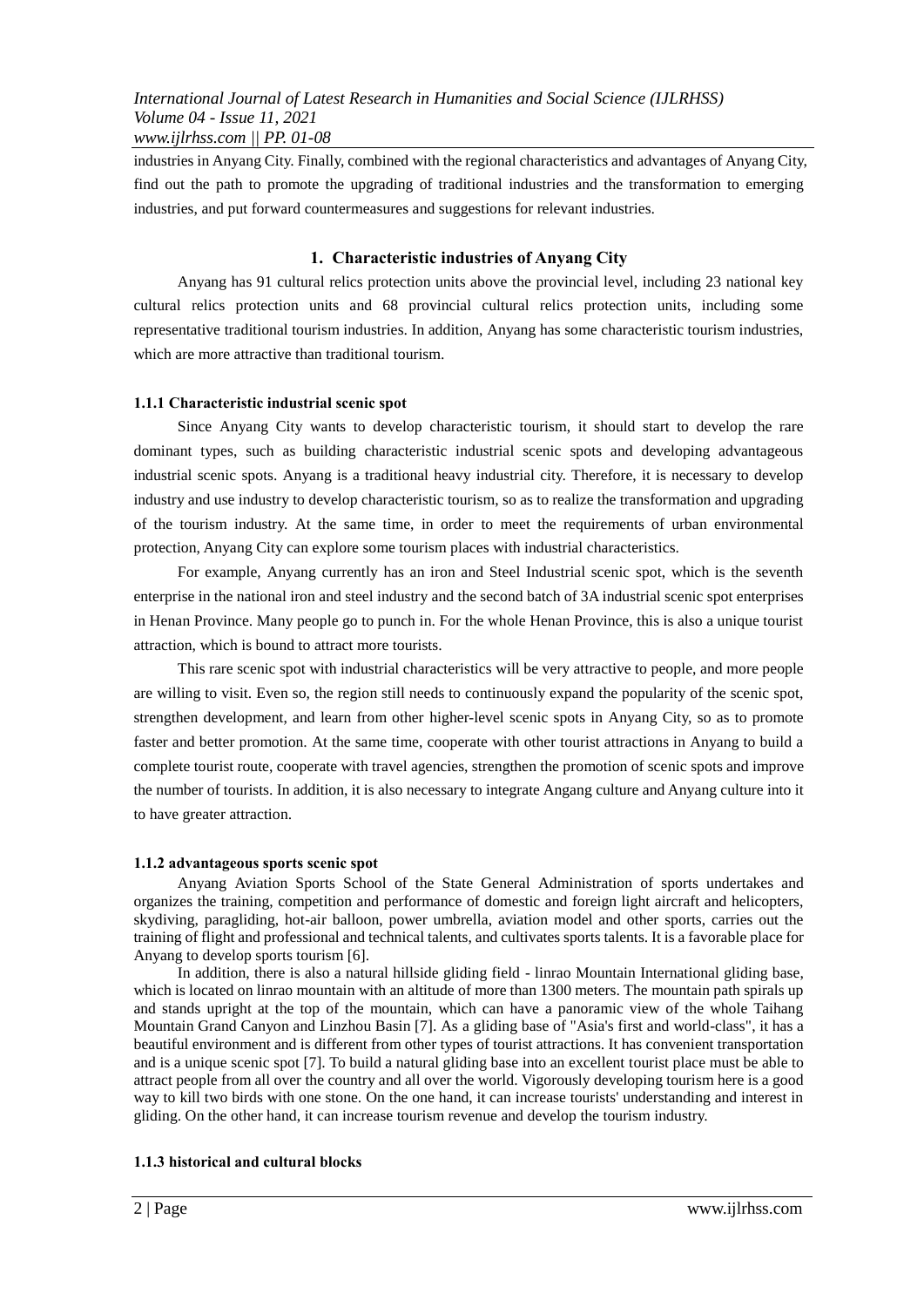Cangxiang street, located in Wenfeng District, Anyang City, Henan Province, is the first batch of historical and cultural blocks in Henan Province. Kwai Hung Street, which suddenly burned tiktok in 2019, has attracted many people every day. People know this place through different channels. People who came here put the scenery on various video platforms such as jitter, fast hands, and so on, and received unanimous praise, attracting more tourists.

Cangxiang street is open to the public free of charge. If you go during the day, you can see blue walls, red tiles and antique buildings. There are shops interspersed on both sides of the street, selling postcards with cangxiang street scenery or other souvenirs with local characteristics, which makes the street look more prosperous and more distinctive without affecting everyone's appreciation of the street, which not only increases the popularity of cangxiang street, but also increases the economic benefits of the local people and government.

At night, cangxiang street is full of lights, which sets off the feeling of a millennium old street and brings it into the traditional cultural background of Anyang City. For example, Suqi lantern painting, a traditional Han folk handicraft in Suqi village, Anyang City, is added; More scenes representing local customs are added. Some craftsmen make these handicrafts on the street to attract everyone's interest in traditional customs and learn something meaningful while playing. In addition, in addition to the existing characteristics, traditional performances and some unique folk performances can be added, which is easier for tourists to remember; Huaxian woodblock prints can be pasted on the wall of the street. This is a new variety of woodblock prints with bright colors; Add the special impression performance of Anyang, and add the traditional customs of Anyang, such as running curtain, lvcun war drum, big string opera and falling cavity, so as to increase the interest of cangxiang street and attract people to visit again and again. If the existing resources are effectively utilized, Anyang's tourism industry will be further improved, and the cultural communication of cangxiang Street will also publicize other tourist places in Anyang City, promoting the development of Anyang's tourism industry.

#### **2. The rise of emerging industries in Anyang**

According to the above statistical data analysis, emerging industries generally show an upward trend, but their development is still relatively weak, mainly in the development of new materials and new energy. Due to the great development space of emerging industries, it can promote the industrial transformation and upgrading of Anyang City to a certain extent, so the transformation of traditional industries can be planned from the cultivation of emerging industries.

### **2.1 construction of logistics hub**

In recent years, gathering resources and elements with a large hub and using a large platform as an engine to drive resources and elements to promote Anyang's industry and urban construction have become an important means for Anyang to give full play to its geographical advantages, grasp historical opportunities and promote urban economic transformation and upgrading. Among them, Anyang Wanzhuang logistics park, as the carrier of Anyang's development hub economy, has started to improve in terms of hardware facilities and industrial layout, hoping to promote high-speed economic development and high-quality development at the same time. At the same time, it has also put the "hub economy" to a new height, become another major force supporting economic development, and become a transcendent emerging industry.

In order to further improve Anyang's hub industry and play a greater role, Anyang Wanzhuang logistics park, Zhengzhou branch of China Railway Container Transportation Co., Ltd., Henan Sinotrans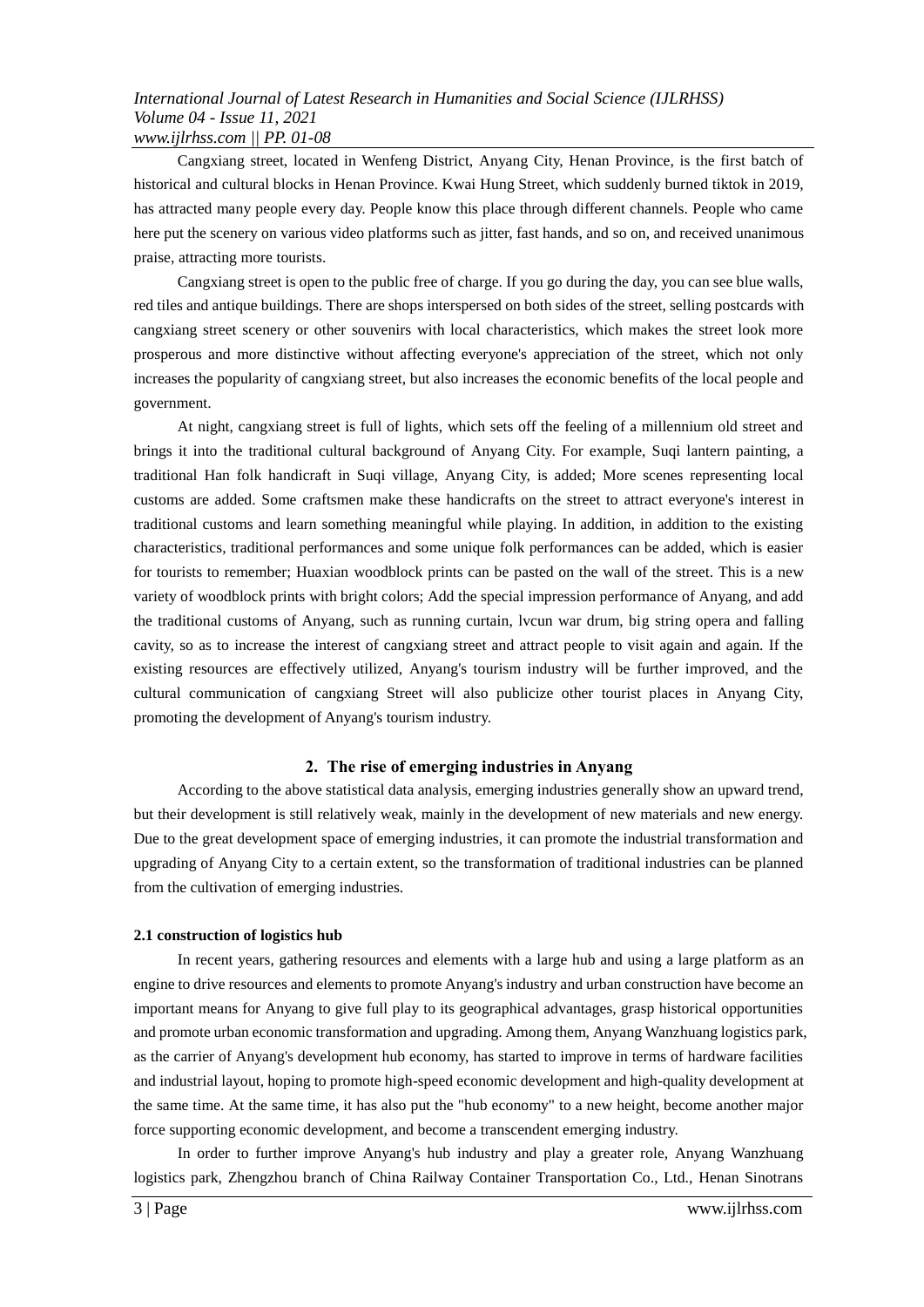International Logistics Co., Ltd. and Shandong port land and sea International Logistics Group Co., Ltd. signed a quartet strategic cooperation agreement on September 18, 2020. We hope to integrate our respective advantages and jointly build a logistics line of "Shandong Port Anyang Wanzhuang inland port". While giving full play to the unique advantages of Anyang City, we should carry out cooperation to obtain greater benefits. Mutual cooperation among the four parties will help Anyang build an "international transportation corridor" and do a good job in global commodity freight logistics.

In recent years, with the continuous improvement of Anyang Wanzhuang logistics park, it has gradually played a role in communicating domestic and international, followed the general direction of China, placed itself in the whole Asia Pacific region, looked at the world, and worked hard to build itself into a world-class hub platform and an important economic portal in the Central Plains.

Therefore, for the logistics industry, while promoting multi-party cooperation and giving full play to its own advantages, making effective use of the convenience brought by other partners can faster promote the construction of logistics hubs in emerging countries.

## **2.2 emerging medical industry**

Anyang has also made good achievements in the upgrading and development of emerging medical industries. Henan Xiangyu Medical Equipment Co., Ltd., a well-known medical device company in Anyang City, has made a lot of achievements. On March 31, 2021, Xiangyu medical issued shares for the first time and was listed on the science and innovation board, becoming the first company listed on the science and innovation board in Anyang City, providing impetus for the development of other enterprises and enhancing confidence, It is an excellent science and technology enterprise in Anyang City.

Since 2017, the sales revenue of Xiangyu medical has been increasing, which has made outstanding contributions to the local economic development. In terms of  $R$  &  $amp;amp;p$ ,  $D$ , Xiangyu medical has successively invested more than 12 million yuan in R  $\&$  amp; D and developed many new products, filling the gap in this regard in China. More than 200 patents have been applied for, effectively improving intellectual property protection and market competitiveness.

In 2018, Xiangyu medical will continue to innovate the marketing model, promote the rapid development of enterprise scale, accelerate talent training, technology research and development, increase investment attraction of rehabilitation equipment Industrial Park, introduce high-tech and cutting-edge medical device enterprises, integrate upstream processing supporting enterprises, scientific research institutions, production enterprises, medical institutions and relevant supporting service units, and jointly build an innovation alliance for rehabilitation industry, Build a whole ecological industrial chain of rehabilitation and health.

The rise of medical device industry has injected new vitality into the economic development of Anyang City. The research on devices has also brought more convenience to the hospital and improved the medical environment. Only by constantly innovating and increasing innovation ability can enterprises better adapt to the society and not be eliminated.

#### **2.3 new field of general aviation**

Anyang is a national famous historical and cultural city and one of the central cities at the junction of Shanxi, Hebei, Shandong and Henan provinces. It is the north gate of Henan Province, an important national regional transportation hub city and the core city of the Central Plains Economic Zone. In recent years, with the continuous enhancement of Anyang's economic strength, various undertakings have made rapid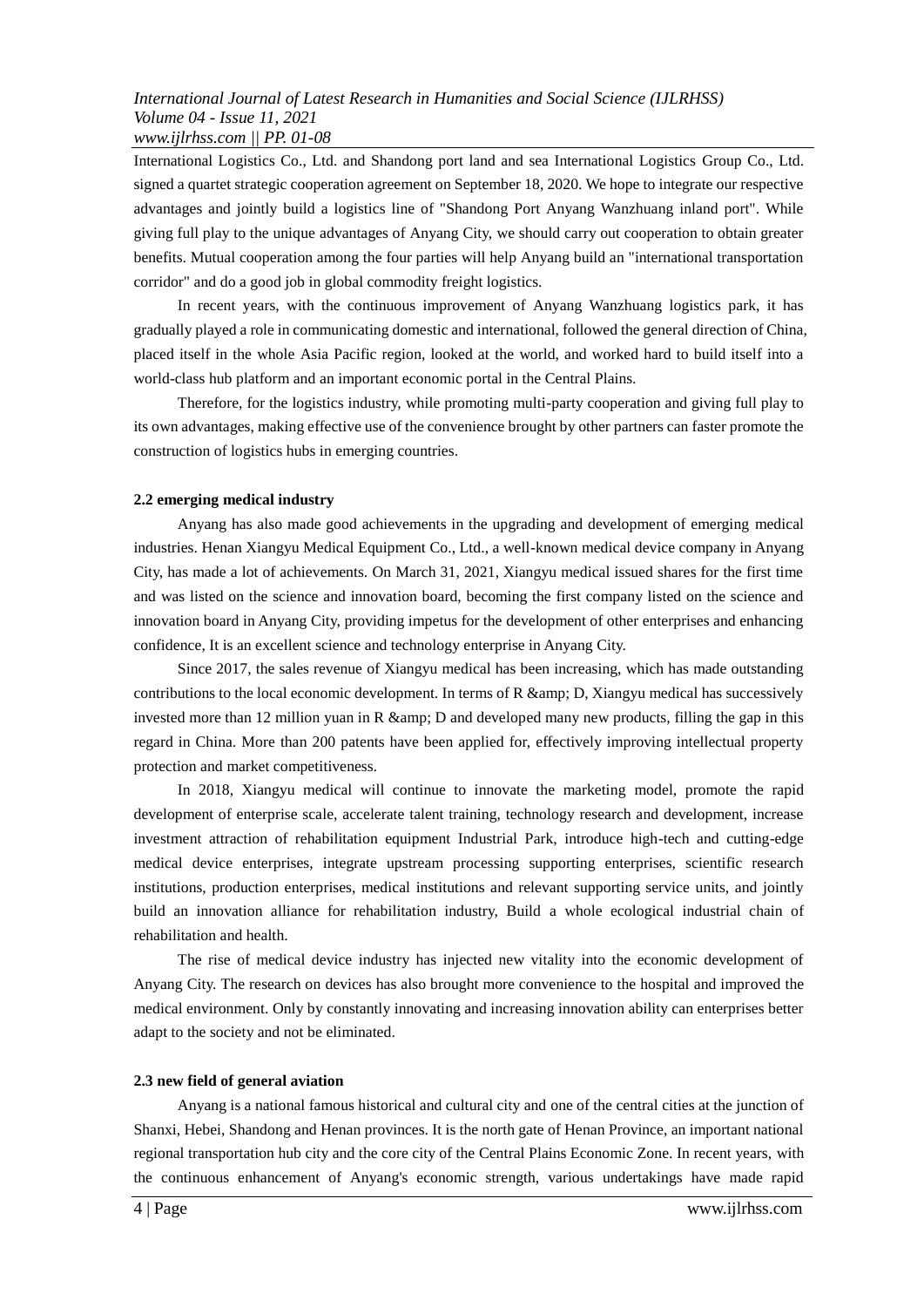development. In order to improve the comprehensive transportation system between Henan and its surrounding areas, promote the development of economy, society and tourism, improve the layout of airports in Henan Province, fill the gap of civil airports in Northeast Henan, and speed up the building of Anyang into an aviation sports capital, the construction of civil airports is very necessary.

In recent years, Anyang has begun to build its own airport, Henan northeast airport, also known as Anyang Wagang airport, which is expected to open in October 2022. At present, the site of the airport has been determined as Wagang Township, Tangyin County, about 28 kilometers away from the urban area [9]. As a branch airport, Anyang airport, after its completion, will mainly serve the business, business activities, tourism development and other air transportation needs of Anyang, Puyang, Hebi and surrounding areas, taking into account the functions of air logistics, general aviation and air sports [9]. The construction of Anyang airport enriches the regional transportation of Anyang, increases the probability of large enterprises investing in Anyang, and is conducive to the economic development of Anyang to a higher level.

The construction in the aviation field is another great convenience in the transportation of Anyang City, which will accelerate the development of Anyang City, which is undoubtedly another advantage of Anyang industry and an emerging industry of Anyang City.

## **3. Countermeasures and suggestions for the transformation and upgrading of traditional industries in Anyang City**

## **3.1 accelerate transformation and upgrading and provide policy guidance**

#### **3.1.1 adjust industrial structure and improve enterprise benefits**

It can be seen from the above that Anyang's industrial structure is uncoordinated, the proportion of industry is too heavy, energy consumption is more and income is less. In addition, there is the pressure brought by environmental protection policies, and its survival is facing a crisis. Tourism is an industry with basically no energy consumption. It can exchange a little investment for rich income, and it does not consume the scenic spot itself. It is a new way for the transformation of Anyang industry.

At present, Angang, a representative characteristic industrial scenic spot, has set a good example for other industrial industries and provided a transformation direction. Other enterprises can also carry out transformation accordingly and bring additional benefits.

#### **3.1.2 eliminate backward production capacity and introduce advanced equipment**

Anyang, as a large industrial city, accounts for 31% of the total industrial output, with extremely high energy consumption and pollutant emissions. At present, Anyang is facing problems such as backward technology, declining production capacity and serious environmental pollution. In order to solve these problems, the method of de production capacity can be adopted. According to relevant laws and regulations, the production lines and enterprises that fail to meet the standards and unqualified products such as production energy consumption, environmental protection, safety and technology shall be closed and withdrawn, so as to promote the improvement of quality and efficiency and the upgrading of the industry to high-end.

The elimination of backward production lines helps to optimize the environment and reduce air pollution. At the same time, the most advanced technology and equipment can be used to treat pollutants such as sulfur dioxide and nitrogen oxides and reduce pollution indicators. Build environmental protection and resource conservation projects.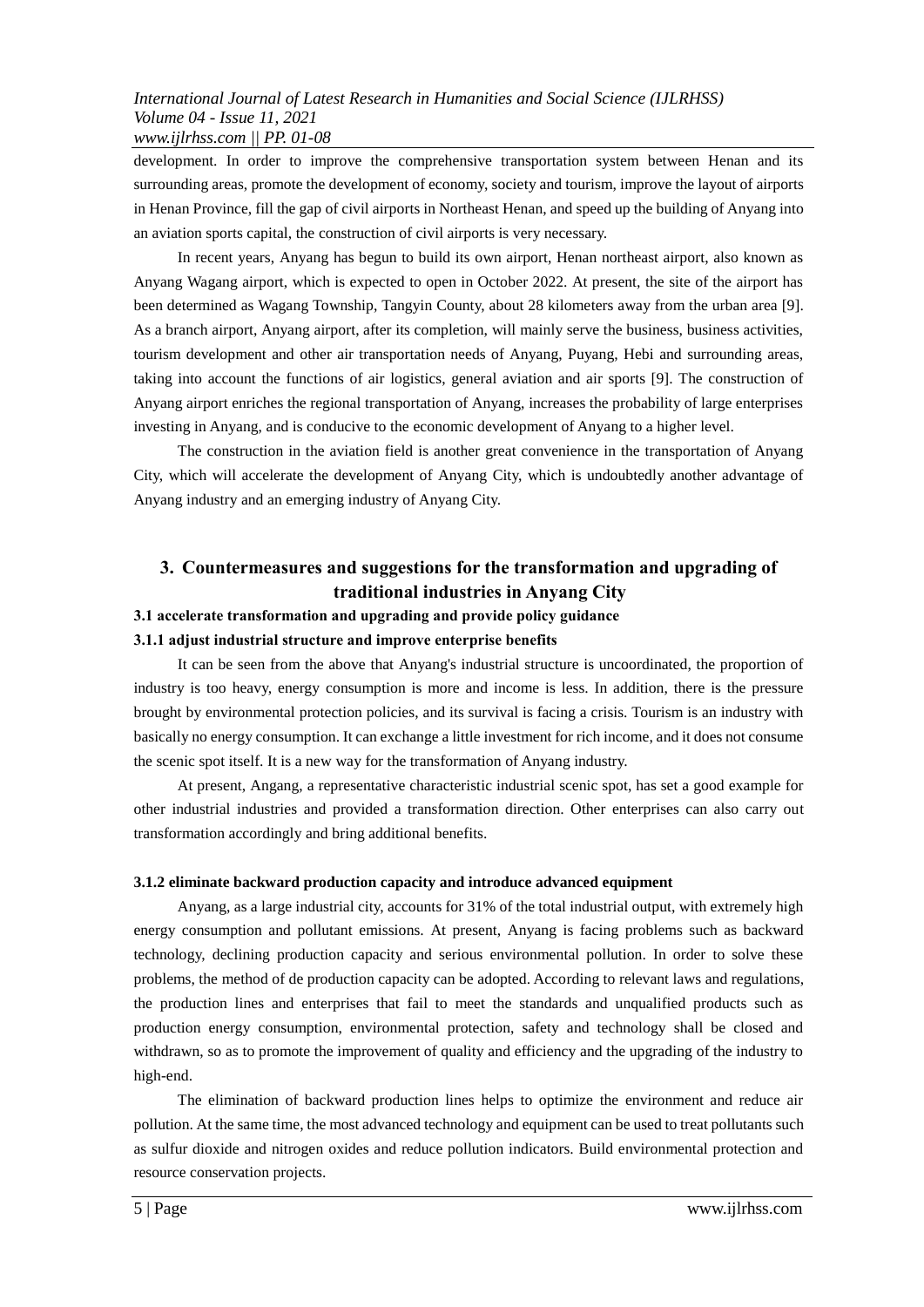#### **3.1.3 increase government subsidies and provide policy guidance**

In the context of economic globalization and China's current situation, the government has a great responsibility in economic development and transformation and upgrading of traditional industries, which determines the speed of transformation and upgrading of traditional industries and whether the transformation can be carried out smoothly. Only with the support of relevant government policies, the success of transformation and upgrading of traditional industries and rapid economic development in Anyang can be expected. In order to encourage the transformation and upgrading of traditional polluting industries, the government can issue documents to subsidize the transformation and upgrading enterprises, reduce the cost of production enterprises and promote enterprises to actively carry out transformation. The government can promote sustainable development only by issuing policy guidance, strengthening financial support and giving sufficient capital investment in traditional industries.

#### **3.2 increase technological innovation and develop high-end products**

Innovation ability plays a very important role at any time. A country's economic development needs the assistance of innovation ability. It can also be said that innovation ability determines a country's development level and its important aspect. The stronger the innovation ability, the more products that can meet the needs of social development and global competition can be created, And survive stably in it.

In addition, low value-added production enterprises will be more and more unable to adapt to the market competition. Traditional industrial production equipment and products will develop in the direction of more precision, complexity and shorter manufacturing cycle, and equipment manufacturing technology is required to better realize informatization, digitization, refinement, high-speed and automation. Therefore, all industries should attach great importance to scientific and technological innovation, increase investment in innovation and R  $\&$ amp; D, pay attention to innovation and breakthroughs in core key technologies, pay attention to equipment reform, and strive to achieve a number of national leading scientific and technological innovation achievements.

To creatively develop high-end products, the achievements of enterprises in product  $R$  &  $amp;$ nm;  $D$  are of great significance for improving profits, transformation, upgrading and development.

#### **3.3 increase capital investment and improve innovation ability**

For polluting enterprises such as coal coking, transformation and upgrading can improve innovation ability, use new methods for deep processing and produce high value-added products. Carry out deep processing of traditional industries to improve the utilization of production raw materials.

To improve the production process, we should learn from other deep-processing enterprises, innovate, find out methods that can effectively improve the utilization rate, and cultivate and expand the product deep-processing industry. We will strengthen technological innovation in enterprises and promote quality, efficiency and upgrading. However, it is not enough for technological innovation to only rely on scientific researchers in enterprises. More high-tech talents are needed to participate in and learn from successful transformation enterprises. Only in this way can the quality of coking enterprises be improved.

#### **3.4 strengthen integration and build industrial clusters**

As an essential but polluting energy industry for production and life, coking enterprises need to speed up their improvement. The transformation and upgrading of coal coking enterprises is the road of energy-saving and environment-friendly green development. Optimize and integrate polluting and energy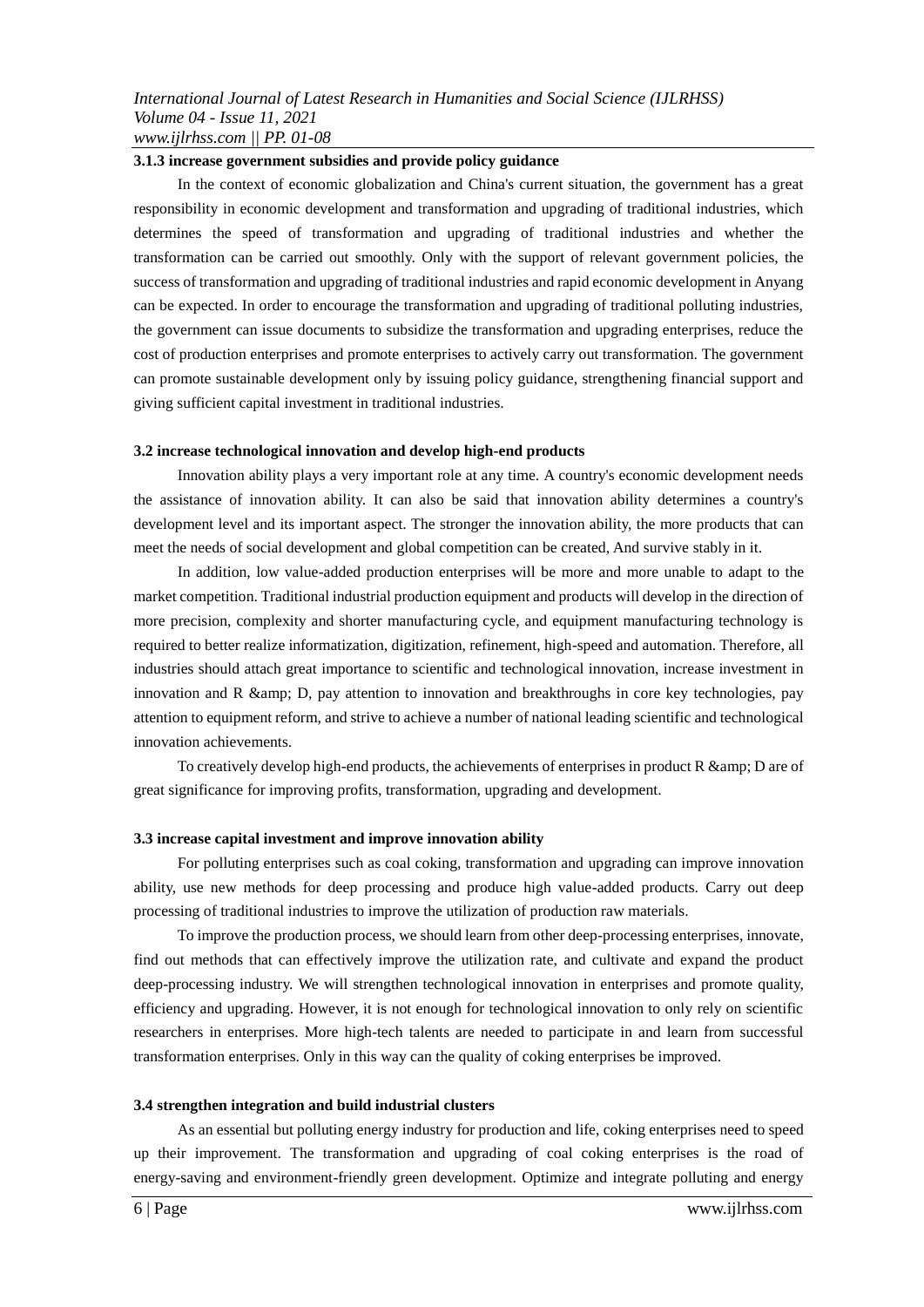consuming industries to reduce waste and environmental pollution. This can greatly control the total coking capacity, reduce energy consumption, improve energy efficiency, reduce pollutant emissions, and effectively promote the upgrading of coal coking industry.

In addition to optimization and integration, the transformation and upgrading of the coke industry can also implement high starting point, high positioning and high standard organization projects to form a high-end coking industry cluster, which can alleviate the pressure of the urban environment and realize the mode transformation of the whole industry.

## **3.5 develop existing advantages in combination with emerging industries**

From the above statistical analysis, we can see that the traditional natural scenery of Anyang still accounts for a large proportion. In addition to upgrading the scenic spots in the rising period, we also need to think about how to redevelop the existing scenic spots. To improve the competitive advantage of traditional scenic spots, it is necessary to increase characteristic content and attract tourists. The survey found that since 2006, Taihang Grand Canyon Scenic Spot has been highly famous in South Korea. In order to meet the expectations of tourists and the needs of market development, Seoul National Tourism Administration released a series of tourism products of "beautiful China Henan mountain tour", which provides an opportunity for Anyang to attract South Korean tourists. However, the transportation from South Korea to Anyang is difficult to guarantee. There are no international flights in Anyang. The soon to be built Anyang airport is also used to serve the surrounding cities, which is inconvenient for foreign tourists. Therefore, to a certain extent, the traffic problems restrict the development of tourism in Anyang. However, it is worth noting that there are good opportunities for the development of general aviation in China, and the importance of general airport is obvious. Therefore, the business demand can be increased through the operation of the airport, so as to drive the commercial development of the region. For foreign tourists, this paper suggests that international tourism flights from South Korea to Anyang can be opened, which can not only promote the further development of tourism in Anyang City, but also contribute to the throughput of Anyang airport.

In order to promote the transformation and upgrading of Anyang's tourism industry and achieve greater development, we should strive to promote the in-depth combination of culture and tourism, build a famous cultural tourism city, connect the excellent tourism places in Anyang City into a complete tourism route with the help of tourism companies, and enrich the traditional ways of cultural tourism. Through the vigorous development of creative industries such as red tourism, new ideas are added to traditional tourism, cultural tourism festivals are held, and residents' cultural tourism consumption is improved. Of course, the most important thing is the construction of the scenic spot itself. We should develop new tourism products, strengthen the construction of public service infrastructure and provide good services for tourists. At the same time, relevant departments should strengthen market supervision and continuously optimize scenic spot services. Only in this way can Anyang's cultural tourism industry be developed, become an advantageous industry of Anyang, continuously promote the transformation and upgrading of tourism, and build Anyang into a first-class tourist destination.

## **4. Conclusion and Prospect**

This study summarizes the current situation and problems of some traditional industries through statistical data, collecting news reports, reading relevant policy documents and referring to relevant documents, combined with the development status of Anyang City in recent years, and puts forward some feasible schemes for transformation and upgrading, which can be used as a reference for traditional industries,